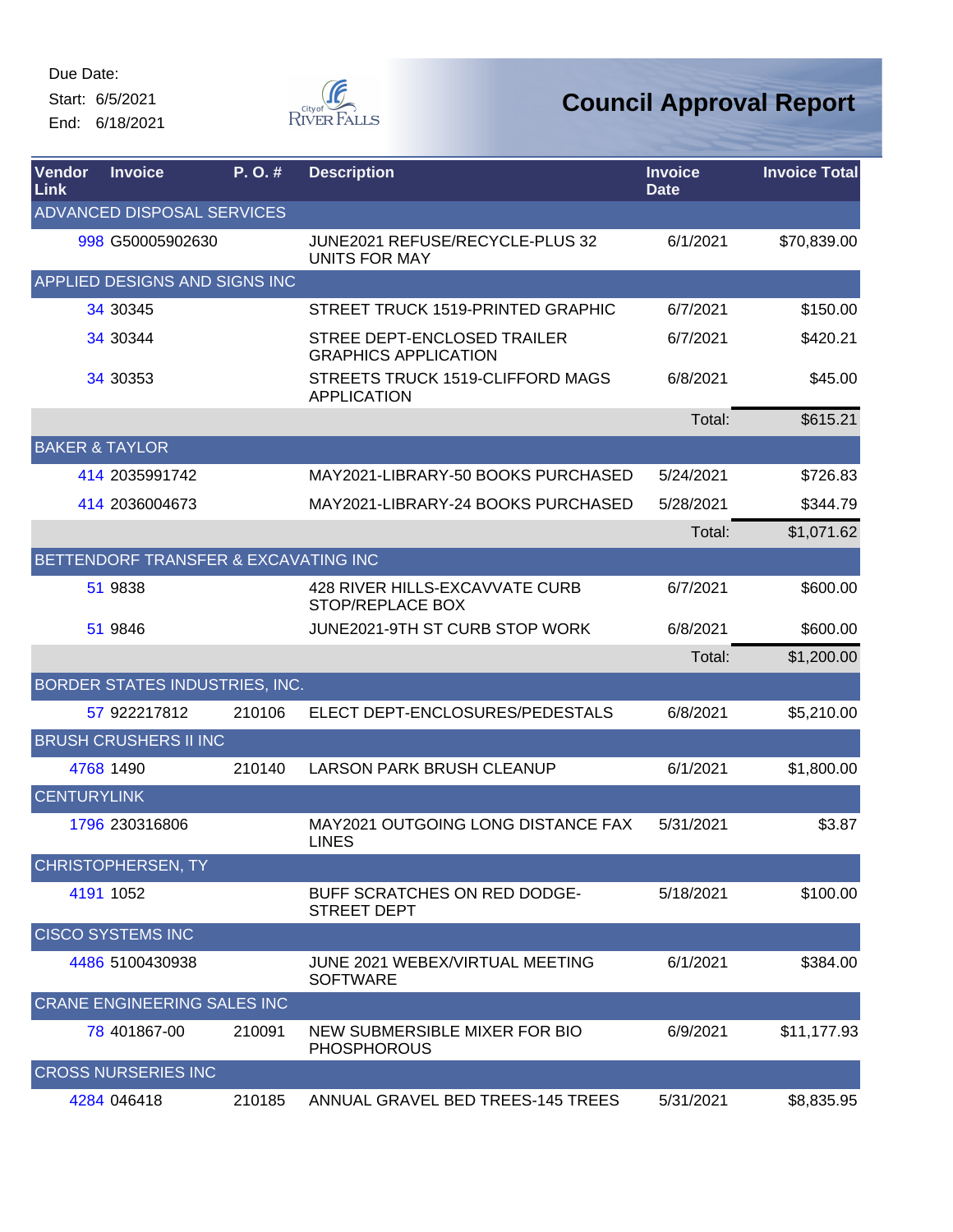Start: 6/5/2021 End: 6/18/2021



| <b>Vendor</b><br><b>Link</b> | <b>Invoice</b>                         | P. O. # | <b>Description</b>                                      | <b>Invoice</b><br><b>Date</b> | <b>Invoice Total</b> |
|------------------------------|----------------------------------------|---------|---------------------------------------------------------|-------------------------------|----------------------|
|                              | DAVID JOR BARBARA A GEISSLER           |         |                                                         |                               |                      |
|                              | 2485 10075                             |         | PERFORMANCE TESTING FOR CVTC<br>HOME/1696 ROLLING HIL   | 6/1/2021                      | \$910.00             |
|                              | <b>EARTHWORKS LANDSCAPE ARCHITECTS</b> |         |                                                         |                               |                      |
|                              | 890 7160                               |         | 12 CITY HANGING FLOWER BASKETS                          | 6/9/2021                      | \$1,200.00           |
| <b>EFTPS</b>                 |                                        |         |                                                         |                               |                      |
|                              | 7 68744                                |         | PAYROLL PERIOD 5/31 - 6/13                              | 6/18/2021                     | \$68,385.14          |
|                              | <b>ELSTER SOLUTIONS CORP</b>           |         |                                                         |                               |                      |
|                              | 1536 5255622805                        | 190284  | AMI ROUTE MANAGER SOFTWARE                              | 5/31/2021                     | \$2,200.00           |
|                              | <b>ENTERPRISE FM TRUST</b>             |         |                                                         |                               |                      |
|                              | 456 FBN4226143                         | 210049  | JUNE2021 MOTOR POOL/BLDG INSPECTOR<br><b>CAR LEASES</b> | 6/3/2021                      | \$1,896.78           |
|                              | <b>ENVISIONWARE INC</b>                |         |                                                         |                               |                      |
|                              | 4027 INV-US-52278                      |         | LIBRARY-2021 ANNUAL<br>MAINT/SUBSCRIPTION-SOFTWARE/RE   | 6/1/2021                      | \$2,084.30           |
|                              | EO JOHNSON CO. INC                     |         |                                                         |                               |                      |
|                              | 98 INV960827                           |         | PLOTTER MACHINE CYAN INK TANK                           | 6/10/2021                     | \$212.15             |
|                              | ETHICAL LEADERS IN ACTION INC          |         |                                                         |                               |                      |
|                              | 4803 1630                              | 210200  | <b>COUNCIL RETREAT FACILITATION</b>                     | 6/10/2021                     | \$3,500.00           |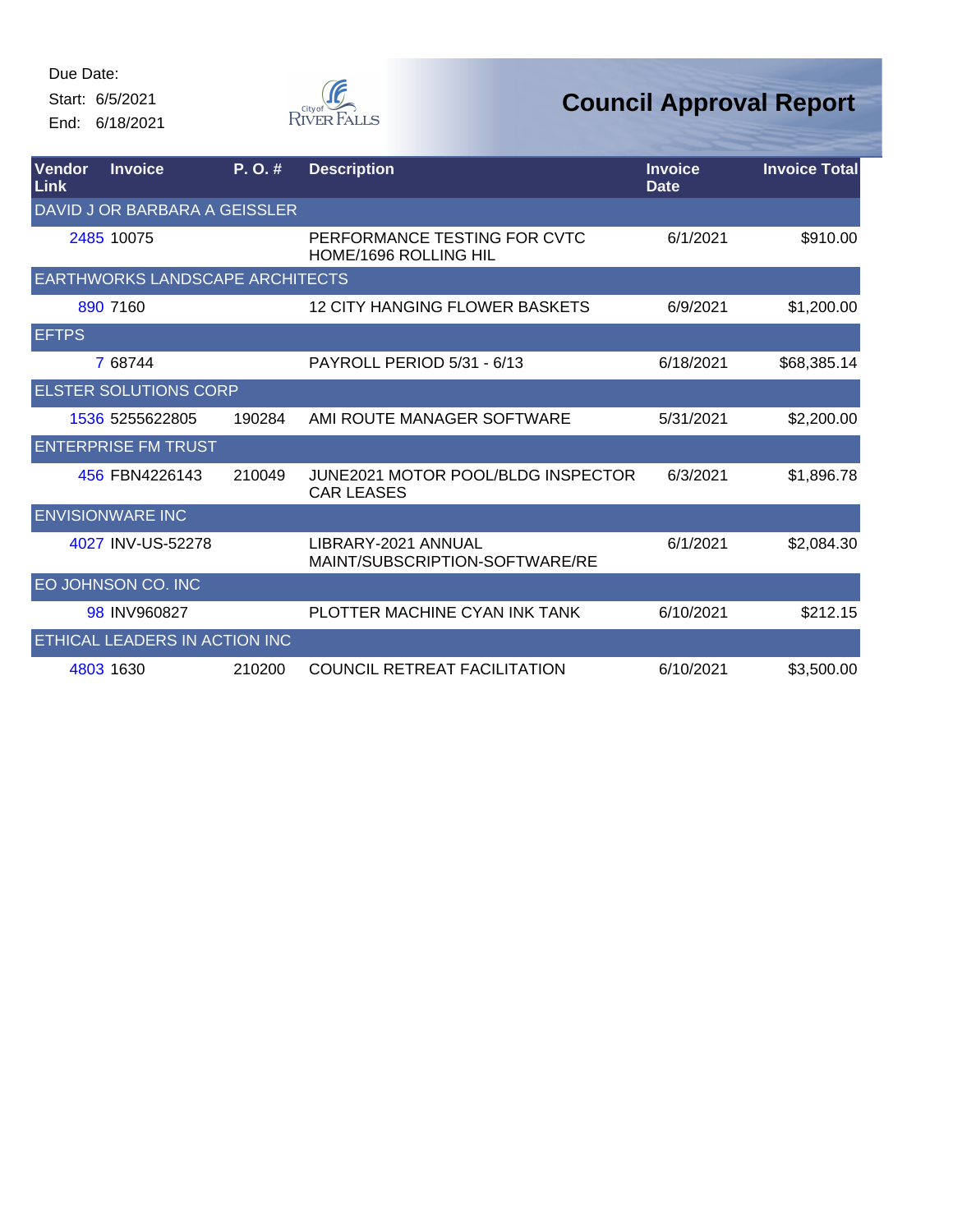Start: 6/5/2021 End: 6/18/2021



| Vendor<br>Link       | <b>Invoice</b>                         | P. O. # | <b>Description</b>                                           | <b>Invoice</b><br><b>Date</b> | <b>Invoice Total</b> |
|----------------------|----------------------------------------|---------|--------------------------------------------------------------|-------------------------------|----------------------|
|                      | <b>EXPRESS PERSONNEL SERVICES</b>      |         |                                                              |                               |                      |
|                      | 109 25446709                           | 210181  | WKEND 5/16/21-THREE PUBLIC WORKS<br><b>TEMPS-101.5HRS</b>    | 5/19/2021                     | \$2,088.87           |
|                      | 109 25479053                           | 210181  | WKEND 5/23/21-FOUR PUBLIC WORKS<br>TEMPS-136HRS              | 5/26/2021                     | \$2,798.88           |
|                      | 109 25513510                           | 210181  | WKEND 5/30/21-FOUR PUBLIC WORKS<br>TEMPS-140.25 HOURS        | 5/31/2021                     | \$2,886.35           |
|                      | 109 25513512                           | 210181  | WKEND 5/30/21-JENNIFER ISHAM-<br>40HRS/FORESTRY TEMP         | 5/31/2021                     | \$940.80             |
|                      | 109 25416843                           | 210181  | WKEND 5/9/21-JENNIFER ISHAM-43HRS-<br><b>FORESTRY TEMP</b>   | 5/31/2021                     | \$1,046.64           |
|                      | 109 25479054                           | 210181  | WKEND 5/23/21-JENNIFER ISHAM-40HRS-<br><b>FORESTRY TEMP</b>  | 5/31/2021                     | \$940.80             |
|                      | 109 25446710                           | 210181  | WKEND 5/16/21-JENNIFER ISHAM-40HRS-<br><b>FORESTRY TEMP</b>  | 5/31/2021                     | \$940.80             |
|                      | 109 25548048                           | 210170  | WKEND 6/6/21-ALANNA SOBOTTKA-40HRS-<br><b>ENG INTERN</b>     | 6/9/2021                      | \$963.60             |
|                      | 109 25548050                           | 210181  | WKEND 6/6/21-PUBLIC WORKS TEMPS-<br><b>155HRS</b>            | 6/9/2021                      | \$3,190.22           |
|                      | 109 25548051                           | 210179  | WKEND 6/6/21 RYAN KLING-32HRS-<br>WATER/WASTEWATER           | 6/9/2021                      | \$658.24             |
|                      | 109 25548052                           | 210181  | WKEND 6/6/21 JENNIFER ISHAM-33HRS-<br><b>FORESTRY INTERN</b> | 6/9/2021                      | \$776.16             |
|                      |                                        |         |                                                              | Total:                        | \$17,231.36          |
|                      | <b>FBG SERVICE CORPORATION</b>         |         |                                                              |                               |                      |
|                      | 364 901131                             | 210071  | MAY2021 JANITORIAL SERVICES-MULTIPLE<br><b>DEPTS</b>         | 5/31/2021                     | \$5,577.00           |
|                      | 364 901158                             |         | MAY2021 JANITORIAL SERVICES -<br><b>HOFFMAN/GLEN PARKS</b>   | 5/31/2021                     | \$840.00             |
|                      |                                        |         |                                                              | Total:                        | \$6,417.00           |
|                      | FIRST NATIONAL BANK - RF SECTION 125   |         |                                                              |                               |                      |
|                      | 6 68743                                |         | PAYROLL PERIOD 5/31 - 6/13                                   | 6/18/2021                     | \$3,922.05           |
|                      | FIRST NATIONAL BANK OF RIVER FALLS INC |         |                                                              |                               |                      |
|                      | 115 JUNE2021-<br>LOANXX4914            |         | JUNE2021-PW EQUIP/TRAIL/LIBRARY LOAN<br><b>PYMT</b>          | 6/14/2021                     | \$56,812.11          |
| <b>GRAEF-USA INC</b> |                                        |         |                                                              |                               |                      |
|                      | 4765 0115506                           | 210150  | MAY2021 SHOPKO POND REDESIGN                                 | 6/1/2021                      | \$3,000.00           |
|                      | <b>GRAPHIC DESIGN INC</b>              |         |                                                              |                               |                      |
|                      | 598 QB38236                            | 210196  | RIVER FALLS ANNUAL REPORT<br>PRINTING/POSTAGE                | 6/1/2021                      | \$5,791.68           |
|                      | <b>GREENWOOD CEMETERY ASSOCIATION</b>  |         |                                                              |                               |                      |
|                      | 2394 2021 FUNDING                      | 210183  | 2021 GREENWOOD CEMETERY FUNDING                              | 6/1/2021                      | \$15,000.00          |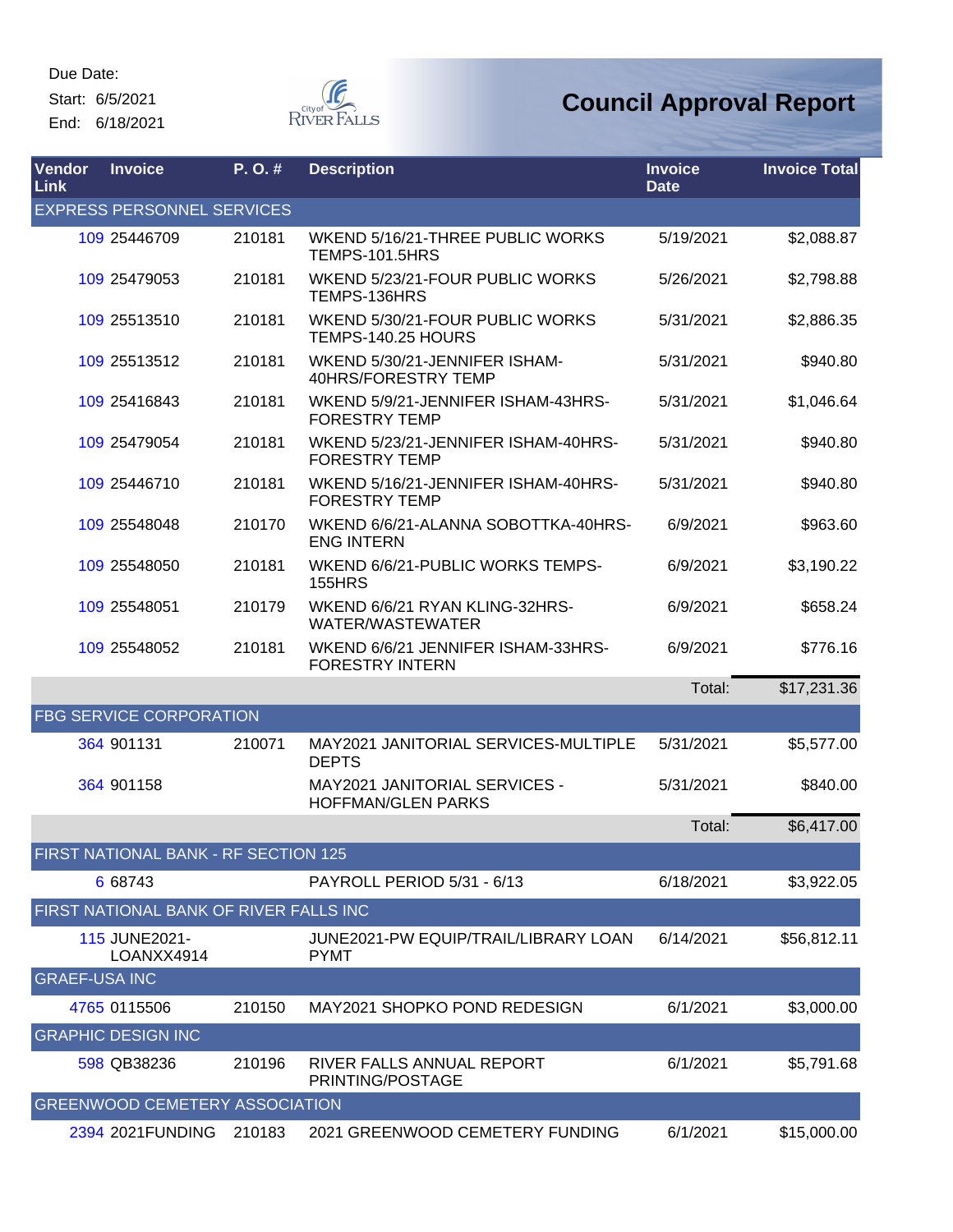Start: 6/5/2021

End: 6/18/2021



| Vendor<br>Link     | <b>Invoice</b>                    | P. O. # | <b>Description</b>                                               | <b>Invoice</b><br><b>Date</b> | <b>Invoice Total</b> |
|--------------------|-----------------------------------|---------|------------------------------------------------------------------|-------------------------------|----------------------|
|                    | <b>GUARDIAN SUPPLY LLC</b>        |         |                                                                  |                               |                      |
|                    | 4255 9172                         | 210195  | POLICE DEPT-MATT KENNETT-UNIFORM<br><b>PIECES</b>                | 6/1/2021                      | \$586.92             |
|                    | 4255 9173                         | 210195  | POLICE DEPT-PATROL/ADMIN BADGES                                  | 6/1/2021                      | \$889.89             |
|                    | 4255 9171                         | 210195  | POLICE DEPT-PATROL COLLAR<br><b>BRASS/NEW HIRES&amp;DOHMEIER</b> | 6/1/2021                      | \$139.95             |
|                    | 4255 9170                         | 210195  | POLICE DEPT-RESERVE<br>OFFICERS/HOFFMAN, SATHER, OWEN            | 6/1/2021                      | \$239.89             |
|                    | 4255 9365                         | 210194  | POLICE DEPT-ALEX SATHER-CUSTOM<br><b>BODY ARMOR</b>              | 6/8/2021                      | \$925.00             |
|                    | 4255 9364                         | 210194  | POLICE DEPT-ALEX HOFFMAN-CUSTOM<br><b>BODY ARMOR</b>             | 6/8/2021                      | \$925.00             |
|                    | 4255 9363                         | 210194  | POLICE DEPT-MATT MILLER-CUSTOM BODY<br><b>ARMOR</b>              | 6/8/2021                      | \$925.00             |
|                    | 4255 9362                         | 210194  | POLICE DEPT-LUKE AXLEY-CUSTOM BODY<br><b>ARMOR</b>               | 6/8/2021                      | \$925.00             |
|                    | 4255 9369                         | 210195  | POLICE DEPT-ALEX HOFFMAN-UNIFORM<br><b>PIECES</b>                | 6/9/2021                      | \$1,780.13           |
|                    | 4255 9370                         | 210195  | POLICE DEPT-ALEX SATHER-UNIFORM<br><b>PIECES</b>                 | 6/9/2021                      | \$1,912.11           |
|                    | 4255 9368                         | 210195  | POLICE DEPT-MATT MILLER-UNIFORM<br><b>PIECES</b>                 | 6/9/2021                      | \$1,879.12           |
|                    | 4255 9367                         | 210195  | POLICE DEPT-LUKE AXLEY-UNIFORM<br><b>PIECES</b>                  | 6/9/2021                      | \$1,963.09           |
|                    | 4255 9401                         |         | POLICE DEPT-GOTTFREDSEN-SIDE ZIP<br><b>DUTY BOOTS</b>            | 6/10/2021                     | \$149.99             |
|                    |                                   |         |                                                                  | Total:                        | \$13,241.09          |
| <b>HAWKINS INC</b> |                                   |         |                                                                  |                               |                      |
|                    | 133 4953929                       | 210019  | JUNE2021 WELL CHEMICALS                                          | 6/7/2021                      | \$5,952.40           |
|                    | <b>HIGH TECH CLEANING SERVICE</b> |         |                                                                  |                               |                      |
|                    | 848 1115                          |         | 5/5/21 POLICE SQUAD BIO-HAZARD<br><b>CLEANING</b>                | 6/1/2021                      | \$85.00              |
|                    | <b>HOFFMAN &amp; MCNAMARA CO</b>  |         |                                                                  |                               |                      |
|                    | 2484 20317                        | 210186  | SPRING 2021 KNOLLWOOD TREES FOR<br><b>PLANTING</b>               | 5/19/2021                     | \$20,655.46          |
|                    | <b>HUDSON PHYSICIANS SC</b>       |         |                                                                  |                               |                      |
|                    | 145 MAY2021                       |         | MAY2021-POLICE DEPT EMPLOYMENT<br><b>EXAMS</b>                   | 6/1/2021                      | \$1,295.00           |
|                    | HUEBSCH LAUNDRY COMPANY           |         |                                                                  |                               |                      |
|                    | 146 10130119                      | 210026  | 6/2/21 WASTEWATER DEPT UNIFORMS                                  | 6/2/2021                      | \$36.73              |
|                    | 146 10130116                      | 210035  | 6/2/21 ELECTRIC DEPT UNIFORMS                                    | 6/2/2021                      | \$291.73             |
|                    | 146 10130117                      | 210026  | 6/2/21 WATER DEPT UNIFORMS                                       | 6/2/2021                      | \$46.89              |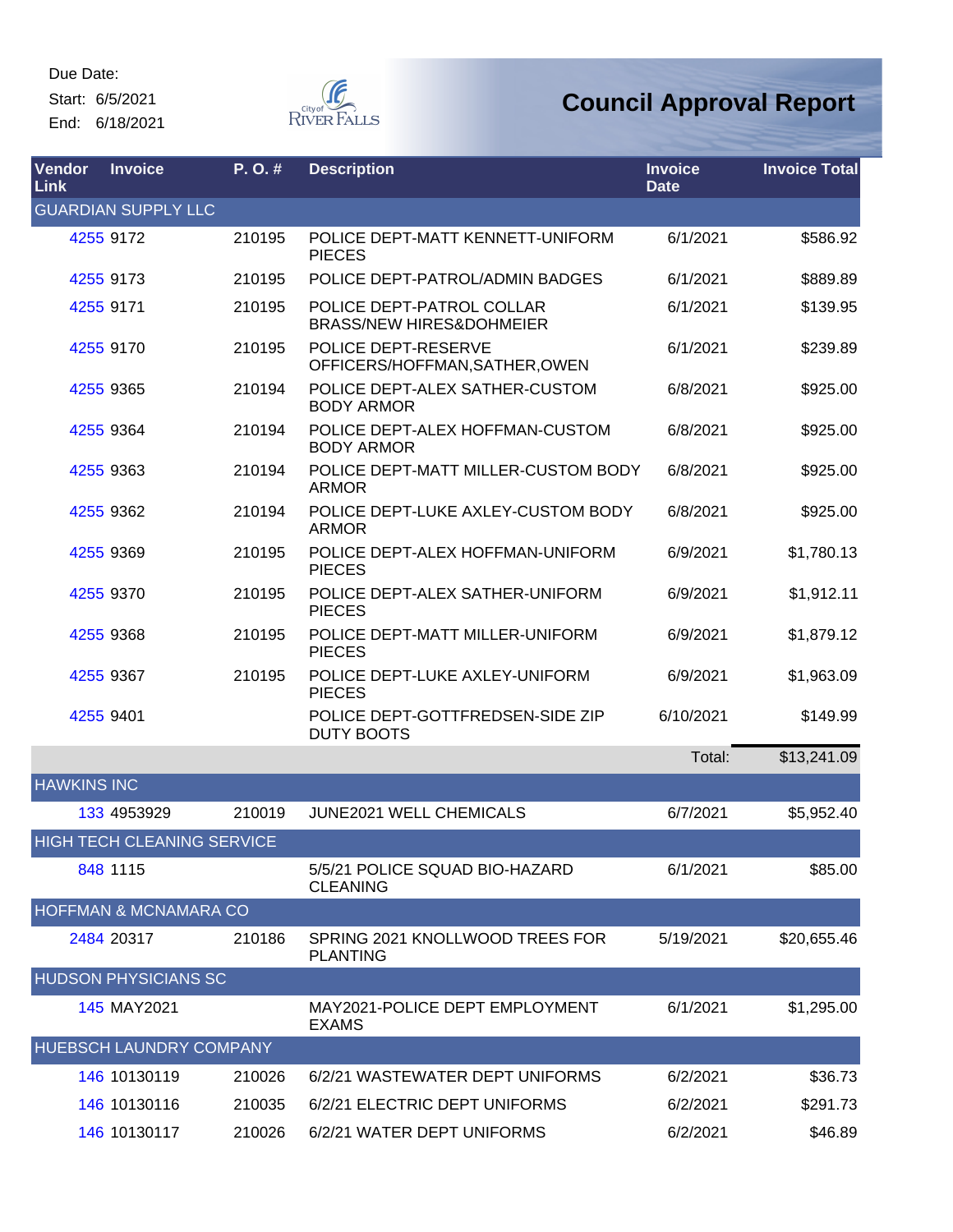Start: 6/5/2021 End: 6/18/2021



| Vendor<br>Link         | <b>Invoice</b>                      | P.O.#  | <b>Description</b>                                   | <b>Invoice</b><br><b>Date</b> | <b>Invoice Total</b> |
|------------------------|-------------------------------------|--------|------------------------------------------------------|-------------------------------|----------------------|
|                        | 146 10132116                        | 210026 | 6/9/21 WASTEWATER DEPT UNIFORMS                      | 6/9/2021                      | \$36.73              |
|                        | 146 10132113                        | 210035 | 6/9/21 ELECTRIC DEPT UNIFORMS                        | 6/9/2021                      | \$291.73             |
|                        | 146 10132114                        | 210026 | 6/9/21 WATER DEPT UNIFORMS                           | 6/9/2021                      | \$46.89              |
|                        | 146 10132115                        | 210021 | 6/9/21 PUBLIC WORKS UNIFORMS                         | 6/9/2021                      | \$115.15             |
|                        | 146 10134212                        | 210026 | 6/16/21 WASTEWATER DEPT UNIFORMS                     | 6/16/2021                     | \$36.73              |
|                        | 146 10134209                        | 210035 | 6/16/21 ELECTRIC DEPT UNIFORMS                       | 6/16/2021                     | \$291.73             |
|                        | 146 10134210                        | 210026 | 6/16/21 WATER DEPT UNIFORMS                          | 6/16/2021                     | \$46.89              |
|                        | 146 10134211                        | 210021 | 6/16/21 PUBLIC WORKS DEPT UNIFORMS                   | 6/16/2021                     | \$116.76             |
|                        |                                     |        |                                                      | Total:                        | \$1,357.96           |
|                        | <b>HUMAN INSPIRATION WORKS LLC</b>  |        |                                                      |                               |                      |
|                        | 4801 21-147                         | 210199 | DIVERSITY & INCLUSION TRAINING                       | 6/1/2021                      | \$2,500.00           |
|                        | HUMANE SOCIETY OF GOODHUE           |        |                                                      |                               |                      |
|                        | 737 903                             |        | APRIL2021 - TWO STRAY DOGS/ANIMAL<br><b>CONTROL</b>  | 6/1/2021                      | \$130.00             |
|                        | INDIANHEAD FEDERATED LIBRARY SYSTEM |        |                                                      |                               |                      |
|                        | 655 230230                          |        | LIBRARY - SIX BARCODES ON ROLLS/HUB<br><b>LABELS</b> | 5/31/2021                     | \$228.62             |
|                        |                                     |        | INTERNATIONAL CITY MGMT ASSOC RETIREMENT CORP        |                               |                      |
|                        | 1 68739                             |        | PAYROLL PERIOD 5/31 - 6/13                           | 6/18/2021                     | \$21,085.63          |
|                        | 1 68740                             |        | PAYROLL PERIOD 5/31 - 6/13                           | 6/18/2021                     | \$1,117.43           |
|                        |                                     |        |                                                      | Total:                        | \$22,203.06          |
| <b>J&amp;J GIS LLC</b> |                                     |        |                                                      |                               |                      |
|                        | 651 MAY2021                         | 210072 | MAY2021-JAMIE NEILS ENG WORK-<br>58HOURS             | 5/31/2021                     | \$2,610.00           |
|                        | <b>JOHNSON, MICHAEL G</b>           |        |                                                      |                               |                      |
|                        | 3459 5305                           |        | POOL-REPIN ONE IC CYLINDER FOR GLEN<br>PARK POOL     | 6/9/2021                      | \$60.00              |
|                        | <b>JOSIE HAYES CREATIVE</b>         |        |                                                      |                               |                      |
|                        | 4714 06-01-2021-009                 |        | MY ACCOUNT HOW-TO VIDEO PROJECT-<br>28.5 HRS         | 5/31/2021                     | \$732.50             |
|                        | 4714 03-31-2021<br>0004             |        | MARCH2021-FORESTRY SHOVELING VIDEO                   | 6/1/2021                      | \$332.50             |
|                        | 4714 03-31-2021<br>0003             |        | POWERFUL CHOICES FLYER UPDATES                       | 6/1/2021                      | \$100.00             |
|                        |                                     |        |                                                      | Total:                        | \$1,165.00           |
| <b>JT SERVICES</b>     |                                     |        |                                                      |                               |                      |
|                        | 962 JT21-144-02                     | 210105 | ELECT DEPT-12 DIRECT BURY HANDHOLES                  | 6/1/2021                      | \$4,692.00           |
|                        | KATHY'S EMBROIDERY & ALTERATIONS    |        |                                                      |                               |                      |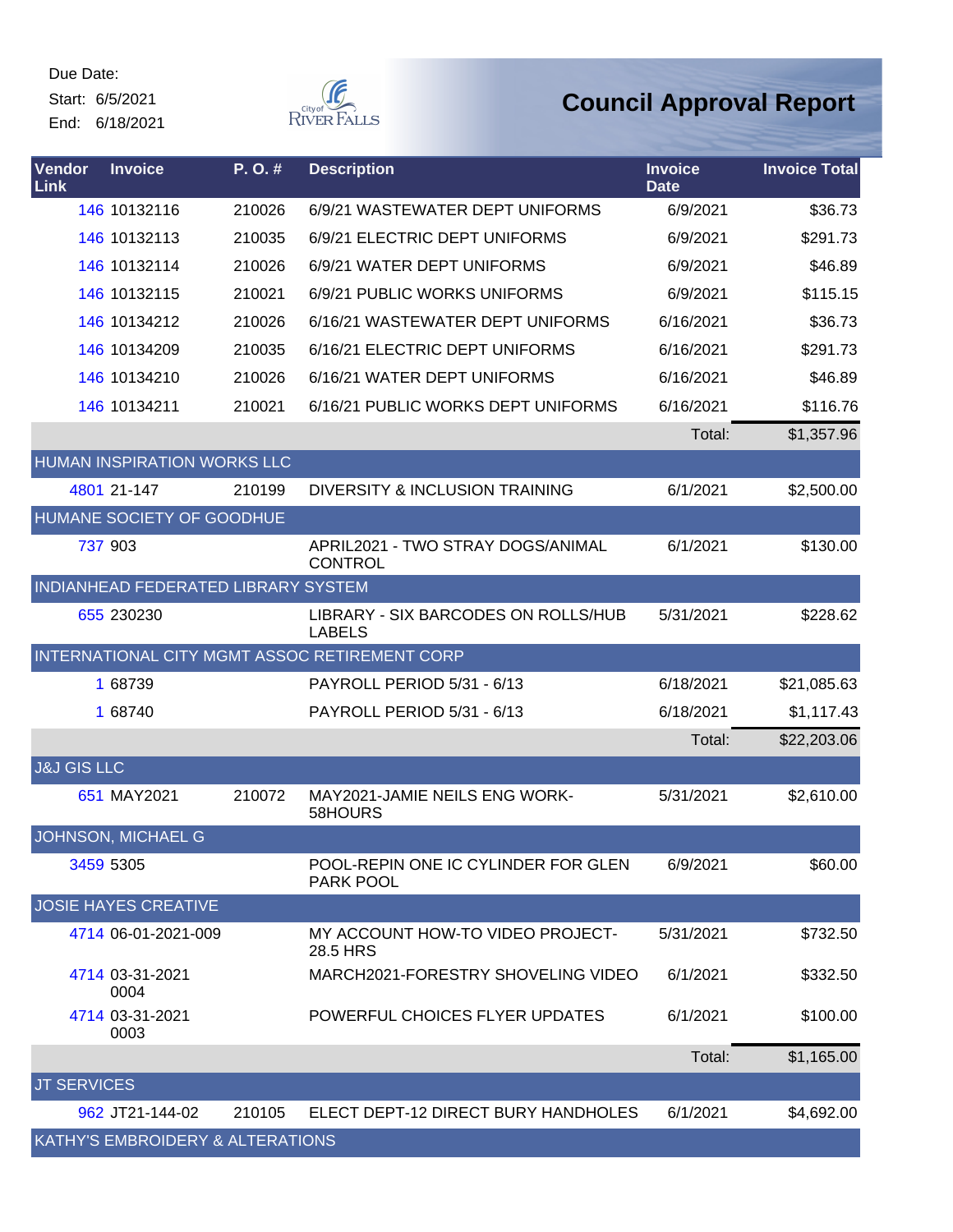Start: 6/5/2021

End: 6/18/2021



| Vendor<br>Link      | <b>Invoice</b>                | P.O.#  | <b>Description</b>                                           | <b>Invoice</b><br><b>Date</b> | <b>Invoice Total</b> |
|---------------------|-------------------------------|--------|--------------------------------------------------------------|-------------------------------|----------------------|
|                     | 2578 MAY2021                  |        | POLICE DEPT-EMBROIDEN NAMES ON GUN<br><b>CASES</b>           | 6/1/2021                      | \$35.00              |
|                     | 2578 JUNE2021                 |        | POLICE DEPT-SEW CHEVRONS ON<br>UNIFORM SLEEVE SHIRTS         | 6/10/2021                     | \$20.00              |
|                     |                               |        |                                                              | Total:                        | \$55.00              |
|                     | KRAUSE POWER ENGINEERING LLC  |        |                                                              |                               |                      |
|                     | 171 RFL-052821                | 210188 | APRIL/MAY 2021-MISC ENGINEERING<br><b>SERVICES-N SUB</b>     | 5/28/2021                     | \$1,521.55           |
|                     | <b>LAKES COFFEE LLC</b>       |        |                                                              |                               |                      |
|                     | 4064 14611                    |        | MAY2021 POLICE DEPT COFFEE ORDER                             | 6/1/2021                      | \$103.50             |
|                     | LANGUAGE LINE SERVICES, INC   |        |                                                              |                               |                      |
|                     | 2991 10243778                 |        | MAY2021 OVER-THE-PHONE<br><b>INTERPRETATION</b>              | 5/31/2021                     | \$37.40              |
| <b>LEXIPOL LLC</b>  |                               |        |                                                              |                               |                      |
|                     | 2221 INVPRA3492               | 210177 | 2021 POLICEONE ACADEMY ANNUAL RATE-<br>25 USERS              | 5/31/2021                     | \$1,912.50           |
|                     | LEXISNEXIS RISK DATA MGMT INC |        |                                                              |                               |                      |
|                     | 3765 1703497-<br>20210531     |        | MAY2021 ADVANCED PEOPLE SEARCH FEE                           | 5/31/2021                     | \$53.05              |
|                     | LINEHAN OUTDOOR SERVICES LLC  |        |                                                              |                               |                      |
|                     | 1570 1228                     | 210152 | APRIL/MAY 2021 LAWN CARE-STERLING<br>PONDS CORP PARK         | 5/31/2021                     | \$750.00             |
|                     | 1570 1227                     | 210151 | APRIL/MAY 2021 WHITETAIL CORP PARK<br><b>MOWING</b>          | 5/31/2021                     | \$1,710.00           |
|                     | 1570 1226                     | 210147 | APRIL/MAY 2021 POLICE DEPT LAWN CARE                         | 5/31/2021                     | \$375.00             |
|                     | 1570 1225                     | 210145 | APRIL/MAY2021 STERLING PONDS<br><b>RESIDENTIAL LAWN CARE</b> | 5/31/2021                     | \$2,820.00           |
|                     |                               |        |                                                              | Total:                        | \$5,655.00           |
|                     | LOFFLER COMPANIES INC         |        |                                                              |                               |                      |
|                     | 182 29335370                  |        | JUNE2021-POLICE DEPT KONICA MINOLTA<br>C368 BASE/OVER        | 6/1/2021                      | \$193.92             |
| MCLOONE, JOHN       |                               |        |                                                              |                               |                      |
|                     | 4802 17587                    |        | APRIL/MAY2021 NEWSPAPER<br>PUBLISHINGS-CITY NOTICES          | 5/31/2021                     | \$594.82             |
| <b>MIDWEST TAPE</b> |                               |        |                                                              |                               |                      |
|                     | 409 500488276                 |        | MAY2021-LIBRARY-ONE AUDIOBOOK/THE<br><b>SABOTEURS</b>        | 5/25/2021                     | \$44.99              |
|                     | 409 500488277                 |        | MAY2021-LIBRARY-ONE<br>AUDIOBOOK/INHERITANCE GAMES           | 5/25/2021                     | \$39.99              |
|                     |                               |        |                                                              | Total:                        | \$84.98              |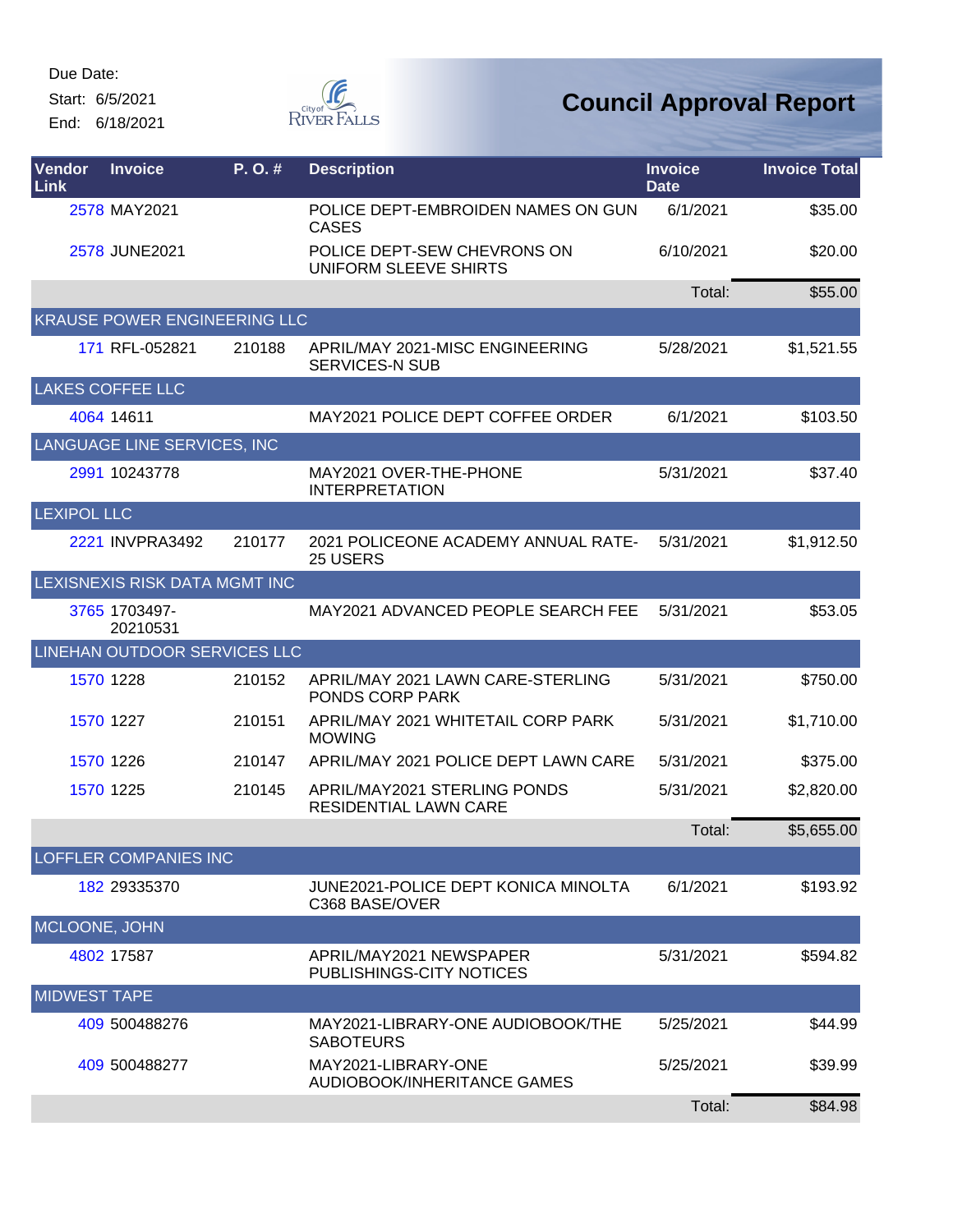Start: 6/5/2021 End: 6/18/2021



| Vendor<br><b>Link</b> | <b>Invoice</b>                          | P. O. # | <b>Description</b>                                                   | <b>Invoice</b><br><b>Date</b> | <b>Invoice Total</b> |
|-----------------------|-----------------------------------------|---------|----------------------------------------------------------------------|-------------------------------|----------------------|
|                       | <b>MIDWEST WELL SERVICES INC</b>        |         |                                                                      |                               |                      |
|                       | 3165 18098                              | 210095  | MAY2021 WELL#4 PUMP MAINTENANCE &<br><b>REHAB</b>                    | 6/1/2021                      | \$7,785.00           |
| MILLER, ALEISHA       |                                         |         |                                                                      |                               |                      |
|                       | 1540 FEB-MAY2021                        |         | <b>ENERGY EDUCATION IN THE SCHOOLS-</b><br><b>116HRS</b>             | 6/1/2021                      | \$3,480.00           |
| <b>NICOR INC</b>      |                                         |         |                                                                      |                               |                      |
|                       | 4236 1555612                            | 210157  | <b>HIGH IMPACT ABS SPACER FOR ELSTER</b><br><b>MODULE</b>            | 6/9/2021                      | \$2,584.61           |
|                       | <b>ONE TIME PAY VENDOR</b>              |         |                                                                      |                               |                      |
|                       | 9999 TAMMI MARTIN                       |         | <b>REFUND-PAID CITATION TWICE-ONLINE &amp;</b><br><b>COLLECTIONS</b> | 6/1/2021                      | \$75.00              |
|                       | 9999 LEELUECK                           |         | REIMBURSE-MATERIALS FOR PICKLEBALL<br><b>COURT REPAIR</b>            | 6/1/2021                      | \$26.06              |
|                       | 9999 MARKSMITH                          |         | INCENTIVE PROGRAM-ELECTRIC VEHICLE<br><b>RESIDENT CHARGI</b>         | 6/1/2021                      | \$527.50             |
|                       | 9999 ALISONPAGE                         |         | INCENTIVE PROGRAM-ELECTRIC VEHICLE<br><b>RESIDENT CHARGI</b>         | 6/1/2021                      | \$500.00             |
|                       | 9999 AARONDANIEL<br>SON                 |         | SWIMMING POOL REFUND-CREDIT CARD<br><b>CHARGED TWICE</b>             | 6/15/2021                     | \$100.00             |
|                       | 9999 PATRICKOBRIE<br>N                  |         | <b>RETURN OF ROW DEPOSIT PLUS</b><br><b>INTEREST</b>                 | 6/15/2021                     | \$1,000.88           |
|                       | 9999 DAVID HILLERT                      |         | REBATE PROGRAM-ELECTRICICATION OF<br><b>LANDSCAPE EQUIP</b>          | 6/16/2021                     | \$30.00              |
|                       | 9999 EUROFINS                           |         | <b>ENERGY EFFICIENCY FOR BUSINESS-</b><br><b>MATCHING INCENTIVE</b>  | 6/16/2021                     | \$4,099.00           |
|                       |                                         |         |                                                                      | Total:                        | \$6,358.44           |
|                       | <b>PAYMENT SERVICE NETWORK INC</b>      |         |                                                                      |                               |                      |
|                       | 206 238554                              |         | MAY2021 - RFMU PAYMENT SERVICE                                       | 5/31/2021                     | \$386.80             |
|                       | PAYPAL UPDATE/CHANGE VENDOR#/FID        |         |                                                                      |                               |                      |
|                       | 639 109056376                           |         | MAY2021 PAYPAL SERVCES-PARK AND REC                                  | 6/5/2021                      | \$30.00              |
|                       | <b>PELION BENEFITS</b>                  |         |                                                                      |                               |                      |
|                       | 5 68742                                 |         | PAYROLL PERIOD 5/31 - 6/13                                           | 6/18/2021                     | \$2,438.01           |
|                       | PIERCE COUNTY FIRE OFFICERS ASSOCIATION |         |                                                                      |                               |                      |
|                       | 846 2021                                |         | 2021 FIRE OFFICERS ASSOCIATION<br><b>MEMBERSHIP DUES</b>             | 6/1/2021                      | \$25.00              |
|                       | PIERCE COUNTY REGISTER OF DEEDS         |         |                                                                      |                               |                      |
|                       | 936 JUNE2021ESC<br><b>ROW</b>           |         | JUNE 2021 ESCROW DEPOSIT-FOR<br>RECORDINGS/COPIES                    | 6/1/2021                      | \$300.00             |
|                       | PRUDENT MAN ADVISORS LLC                |         |                                                                      |                               |                      |
|                       | 4399 196056                             |         | MAY2021 ASSET MANAGEMENT FEES                                        | 6/1/2021                      | \$357.31             |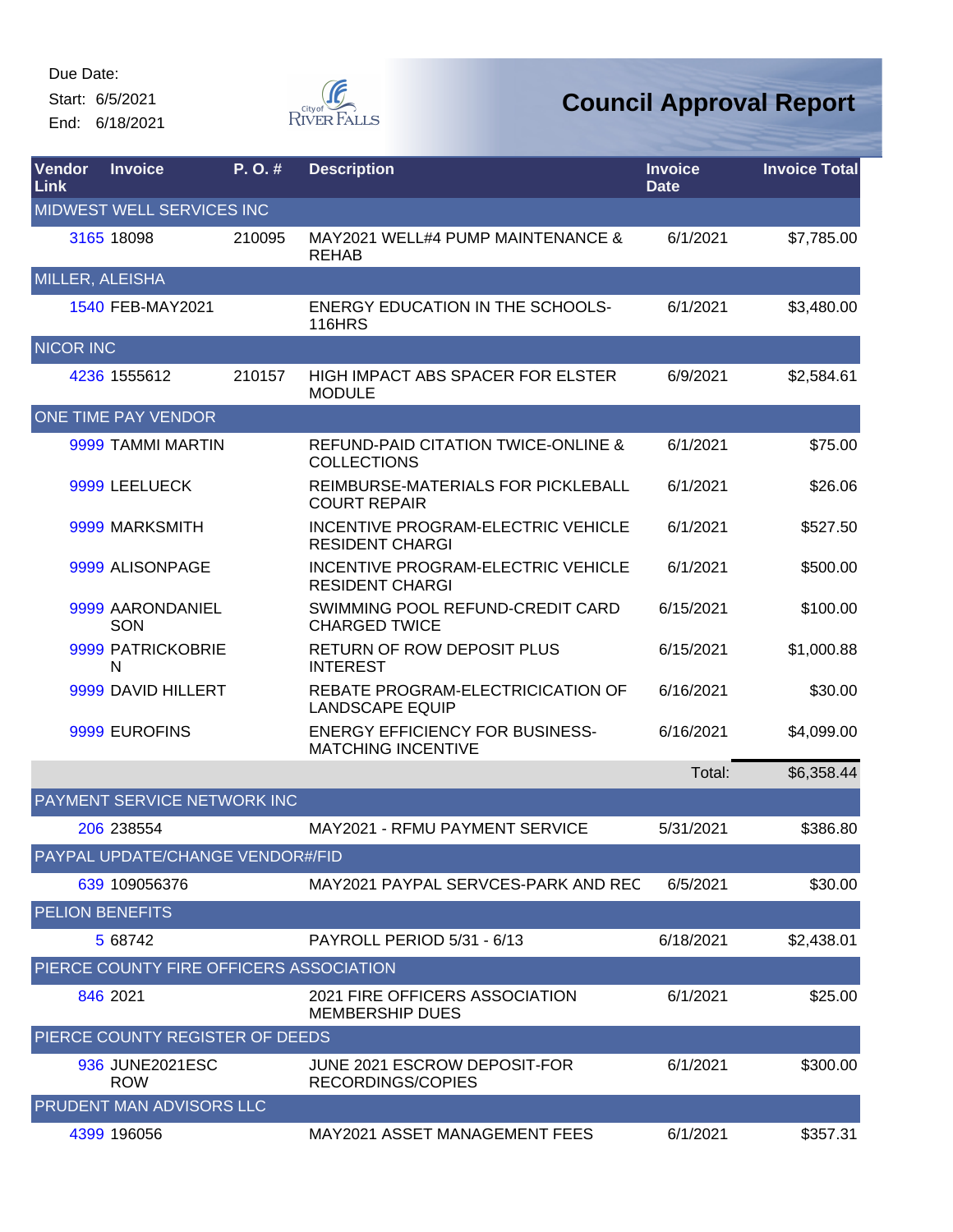Start: 6/5/2021 End: 6/18/2021

**F** RIVER FALLS

| Vendor<br>Link      | <b>Invoice</b>                           | P.O.#  | <b>Description</b>                                         | <b>Invoice</b><br><b>Date</b> | <b>Invoice Total</b> |
|---------------------|------------------------------------------|--------|------------------------------------------------------------|-------------------------------|----------------------|
|                     | <b>REAL LAND SURVEYING LLC</b>           |        |                                                            |                               |                      |
|                     | 4749 R21-0602                            |        | ENG DEPT-MAGMA ADDITIONAL EASEMENT                         | 6/2/2021                      | \$241.25             |
|                     | <b>RECYCLE TECHNOLOGIES, INC</b>         |        |                                                            |                               |                      |
|                     | 2534 212381                              | 210189 | SPRING 2021 ELECTRONIC RECYCLING<br><b>EVENT</b>           | 5/1/2021                      | \$22,737.80          |
|                     | <b>RIVER FALLS POLICE ASSOCIATION</b>    |        |                                                            |                               |                      |
|                     | 9 68745                                  |        | JUNE 2021 UNION DUES                                       | 6/18/2021                     | \$691.20             |
|                     | <b>ROBYN MATHEWS-LINGEN</b>              |        |                                                            |                               |                      |
|                     | 2586 351076                              | 210192 | RIVER FALLS ANNUAL REPORT-<br>DESIGN/LAYOUT/ART FEES       | 6/8/2021                      | \$1,655.00           |
|                     | <b>ROHL CONSTRUCTION INC</b>             |        |                                                            |                               |                      |
|                     | 2983 13451                               |        | 41.69 TONS BASE CRUSHED LIMESTONE                          | 6/1/2021                      | \$366.87             |
| <b>RUNNING INC</b>  |                                          |        |                                                            |                               |                      |
|                     | 1573 24506                               | 200371 | <b>MAY2021 TAXI MANAGEMENT SERVICES</b>                    | 5/31/2021                     | \$15,936.65          |
| <b>SAVATREE LLC</b> |                                          |        |                                                            |                               |                      |
|                     | 772 8189658                              | 210191 | 4/6/21 CITY REMOVAL OF TREES/HAUL<br>AWAY WOOD & BRUSH     | 6/1/2021                      | \$1,980.00           |
|                     | 772 8223644                              | 210191 | MAY2021-TREE REMOVAL/HAUL AWAY<br><b>WOOD &amp; BRUSH</b>  | 6/1/2021                      | \$1,320.00           |
|                     | 772 8212759                              | 210191 | 4/19/21 CITY TREE REMOVAL-<br>GOLFVIEW/ORANGE/KENNEDY      | 6/1/2021                      | \$8,580.00           |
|                     |                                          |        |                                                            | Total:                        | \$11,880.00          |
|                     | <b>SCHINDLER ELEVATOR CORP</b>           |        |                                                            |                               |                      |
|                     | 444 8105643264                           |        | JUNE-AUG2021 LIBRARY ELEVATOR<br>PREVENTATIVE MAINT        | 6/1/2021                      | \$582.66             |
|                     | <b>SCHOLASTIC LIBRARY PUBLISHING INC</b> |        |                                                            |                               |                      |
|                     | 239 30213922                             |        | MAY2021-LIBRARY-8 BOOKS PURCHASED                          | 5/20/2021                     | \$240.00             |
|                     | <b>SCHOOL DISTRICT OF RIVER FALLS</b>    |        |                                                            |                               |                      |
|                     | 229 GREENWOOD                            |        | GREENWOOD ELEM-FOCUON ON ENERGY-<br><b>INCENTIVE MATCH</b> | 6/1/2021                      | \$5,000.00           |
|                     | 229 ROCKY<br><b>BRANCH</b>               |        | ROCKY BRANCH-FOCUS ON ENERGY-<br><b>INCENTIVE MATCH</b>    | 6/1/2021                      | \$2,634.00           |
|                     | 229 WESTSIDE                             |        | WESTSIDE ELEM-FOCUS ON ENERGY-<br><b>INCENTIVE MATCH</b>   | 6/1/2021                      | \$1,403.00           |
|                     | 229 MONTESSORI                           |        | MONTESSORI-FOCUS ON ENERGY-<br><b>INCENTIVE MATCH</b>      | 6/1/2021                      | \$5,000.00           |
|                     | 229 RFHIGH<br><b>SCHOOL</b>              |        | RF HIGH SCHOOL-FOCUS ON ENERGY-<br><b>INCENTIVE MATCH</b>  | 6/1/2021                      | \$5,000.00           |
|                     | 229 MIDDLE<br><b>SCHOOL</b>              |        | MIDDLE SCHOOL-FOCUS ON ENERGY-<br><b>INCENTIVE MATCH</b>   | 6/1/2021                      | \$2,673.00           |
|                     |                                          |        |                                                            | Total:                        | \$21,710.00          |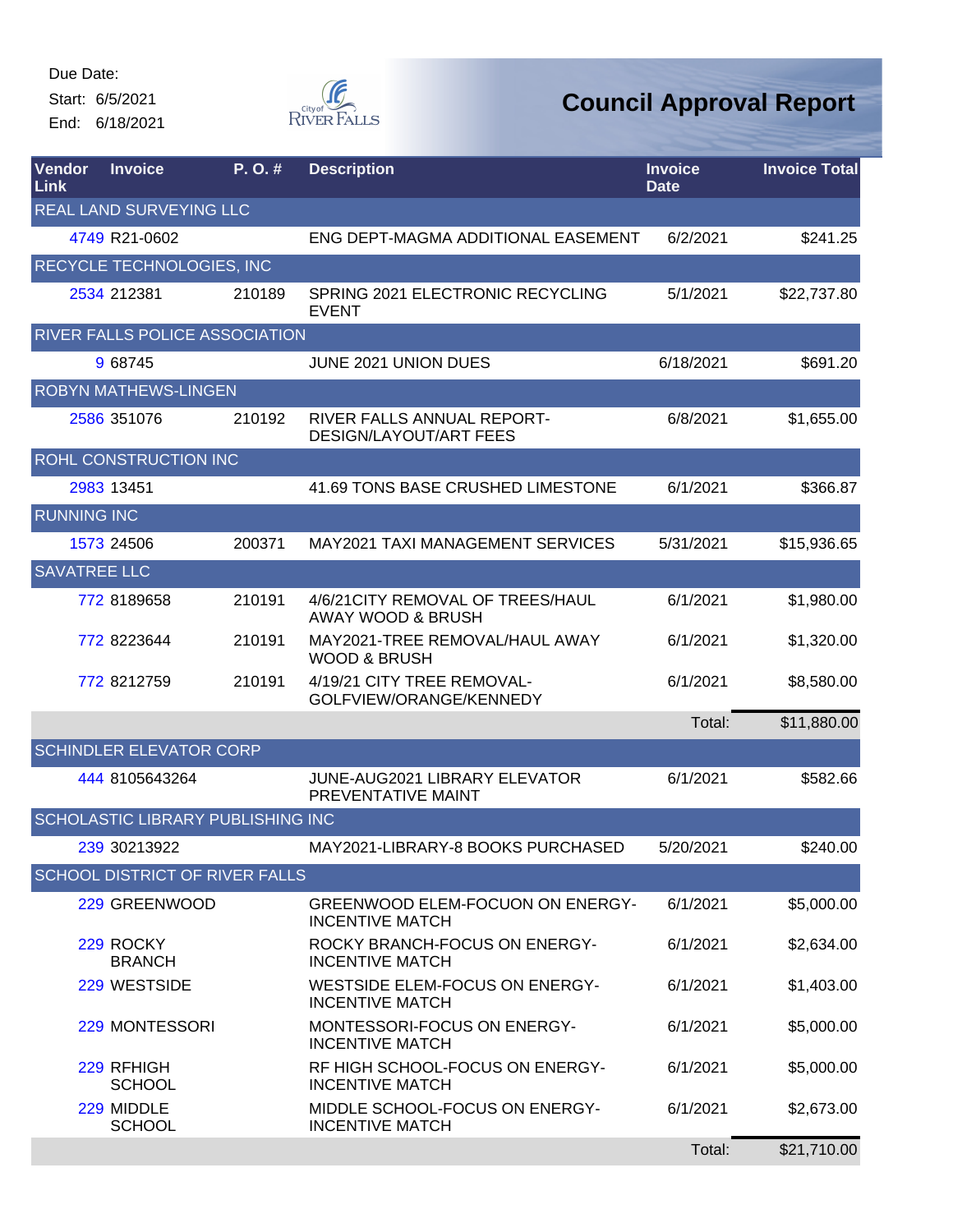Start: 6/5/2021 End: 6/18/2021



| Vendor<br><b>Link</b>   | <b>Invoice</b>                           | P. O. # | <b>Description</b>                                  | <b>Invoice</b><br><b>Date</b> | <b>Invoice Total</b> |
|-------------------------|------------------------------------------|---------|-----------------------------------------------------|-------------------------------|----------------------|
| <b>SHI CORP</b>         |                                          |         |                                                     |                               |                      |
|                         | 1155 B13614843                           |         | ACROBAT PRO DC FOR TEAMS SOFTWARE                   | 6/14/2021                     | \$181.06             |
|                         | 1155 B13614645                           |         | ADDITIONAL ORDER-ACROBAT PRO DC<br><b>FOR TEAMS</b> | 6/14/2021                     | \$181.06             |
|                         |                                          |         |                                                     | Total:                        | \$362.12             |
|                         | SHORT ELLIOTT HENDRICKSON INC            |         |                                                     |                               |                      |
|                         | 244 406342                               | 210159  | MAY2021 MANN VALLEY CORPORATE PARK<br><b>FEES</b>   | 6/1/2021                      | \$4,589.56           |
|                         | ST CROIX COUNTY HIGHWAY DEPARTMENT       |         |                                                     |                               |                      |
|                         | 956 1921                                 | 210114  | <b>MAY2021 CITY SPRAY PATCHING</b>                  | 6/1/2021                      | \$1,072.88           |
| <b>STAPLES INC - VT</b> |                                          |         |                                                     |                               |                      |
|                         | 2376 DET101468071/<br>MAY2021            |         | MAY2021 CITY DEPT OFFICE SUPPLIES<br>ORDERED        | 5/31/2021                     | \$1,455.27           |
|                         | STATE OF WI DEPT OF EMPLOYEE TRUST FUNDS |         |                                                     |                               |                      |
|                         | 11 68746                                 |         | <b>JUNE 2021 WRS</b>                                | 6/18/2021                     | \$85,595.17          |
|                         | STATE OF WI, DEPT OF CHILDREN & FAMILIES |         |                                                     |                               |                      |
|                         | 328 68747                                |         | PAYROLL PERIOD 5/31 - 6/13 REMIT<br>#7747159        | 6/18/2021                     | \$340.31             |
|                         | 328 68747-1                              |         | PAYROLL PERIOD 5/31 - 6/13<br>REMIT#6809900         | 6/18/2021                     | \$31.50              |
|                         |                                          |         |                                                     | Total:                        | \$371.81             |
|                         | <b>STATE OF WISCONSIN</b>                |         |                                                     |                               |                      |
|                         | 2525 ACCT#9623-04                        |         | REFUND-ENERGY ASSISTANCE REMAINING<br>ON FINAL ACCT | 6/15/2021                     | \$255.36             |
|                         |                                          |         | STATEWIDE ENERGY EFFICIENCY & RENEWABLES ADMIN INC  |                               |                      |
|                         | 243 MAY2021                              |         | MAY2021 PUBLIC BENEFIT COLLECTION-<br><b>RFMU</b>   | 5/31/2021                     | \$3,901.80           |
|                         | <b>STRATEGIC INSIGHTS INC</b>            |         |                                                     |                               |                      |
| 1060 117                |                                          |         | 2021 LICENSE EXTENSION-CAPITAL<br>PLANNING SOFTWARE | 6/1/2021                      | \$1,125.00           |
|                         | <b>STUART C IRBY TOOL AND SAFETY</b>     |         |                                                     |                               |                      |
|                         | 156 S012355340.00 210107<br>4            |         | ELECT DEPT-SIX REELS OF 15KV CABLE                  | 5/31/2021                     | \$39,785.09          |
|                         | 156 S012452589.00 210174<br>1            |         | ELECT DEPT-40 THIMBLE CLEVIS                        | 6/11/2021                     | \$868.95             |
|                         |                                          |         |                                                     | Total:                        | \$40,654.04          |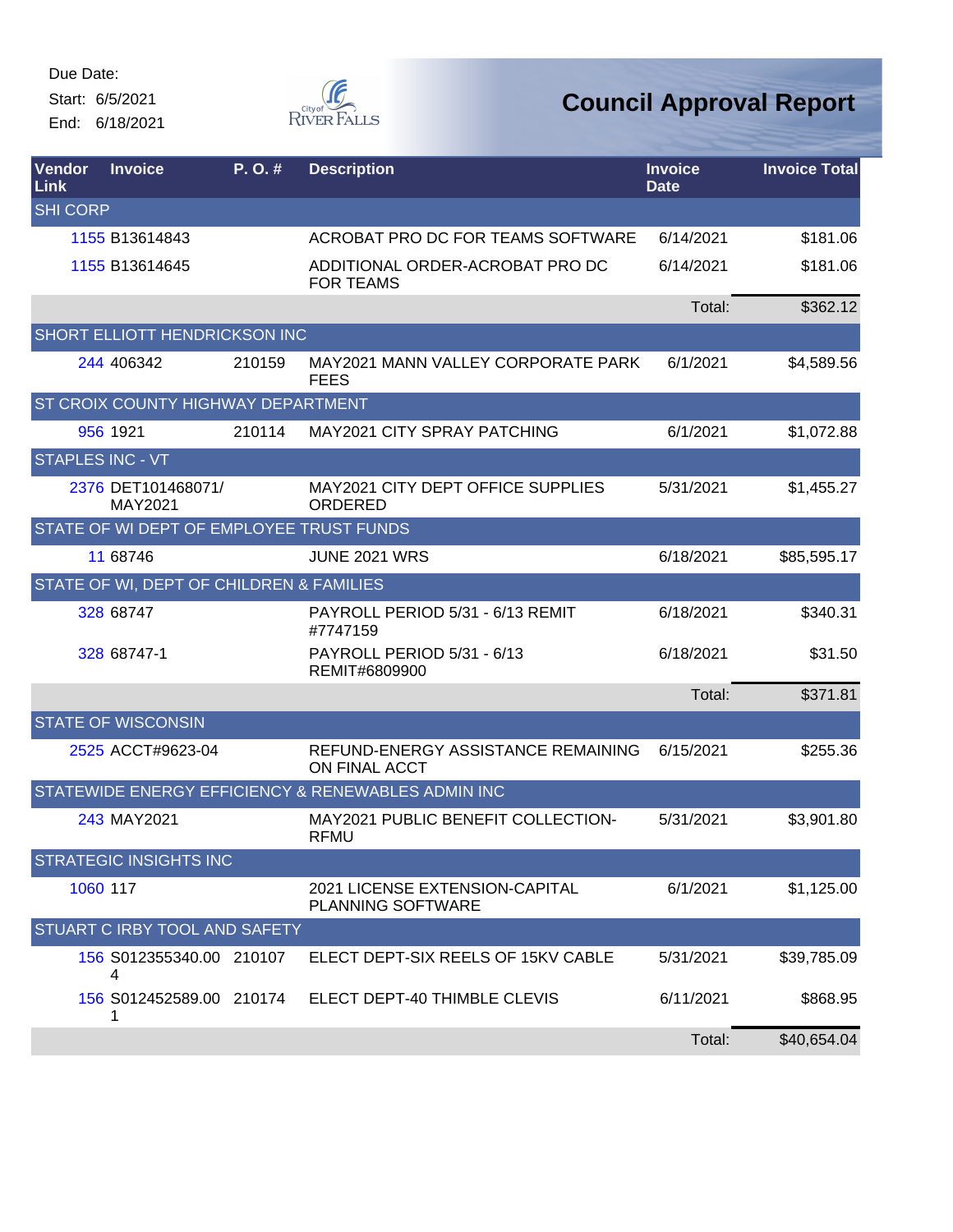Start: 6/5/2021 End: 6/18/2021



| Vendor<br>Link          | <b>Invoice</b>                            | P. O. # | <b>Description</b>                                          | <b>Invoice</b><br><b>Date</b> | <b>Invoice Total</b> |
|-------------------------|-------------------------------------------|---------|-------------------------------------------------------------|-------------------------------|----------------------|
|                         | <b>T-MOBILE USA INC</b>                   |         |                                                             |                               |                      |
|                         | 269 9447229324                            |         | POLICE DEPT-EXPANDED RADIUS<br><b>SEARCH/TOWER DUMP</b>     | 6/1/2021                      | \$75.00              |
|                         | 269 9443402209                            |         | POLICE DEPT 6/13-6/14 TOWER DUMP                            | 6/1/2021                      | \$50.00              |
|                         |                                           |         |                                                             | Total:                        | \$125.00             |
|                         | <b>TOOLS FOR SCHOOL</b>                   |         |                                                             |                               |                      |
|                         | 4540 2021<br><b>DONATION</b>              |         | 2021 DONATION-SCHOOL SUPPLY NIGHT<br><b>FOR KIDS</b>        | 6/1/2021                      | \$1,000.00           |
|                         | TRC ENVIRONMENTAL CORPORATION             |         |                                                             |                               |                      |
|                         | 1405 477512                               | 190329  | THRU 5/18/21 HYDRO STUDIES & LICENSE<br><b>APP FEES</b>     | 5/31/2021                     | \$7,147.01           |
|                         | <b>TYLER TECHNOLOGIES</b>                 |         |                                                             |                               |                      |
|                         | 381 045-341090                            | 210201  | 2021 ANIMAL/BUSINESS LICENSE<br>SUPPORT/UPDATES             | 6/1/2021                      | \$2,452.38           |
|                         | UNIVERSITY OF LOUISVILLE                  |         |                                                             |                               |                      |
|                         | 3179 SPI-922C07-12 210178                 |         | 2021 HOMICIDE INVESTIGATION TRNG-<br><b>OFFICER BANGERT</b> | 6/1/2021                      | \$1,295.00           |
|                         | UNIVERSITY OF WISCONSIN SYSTEM            |         |                                                             |                               |                      |
|                         | 330 676498                                |         | MAY2021 FLUORIDE-WATER DEPT                                 | 5/31/2021                     | \$52.00              |
|                         | US BANK NATIONAL ASSOC                    |         |                                                             |                               |                      |
|                         | 284 MAY2021                               |         | <b>MAY2021 PURCHASE CARD</b><br><b>TRANSACTIONS</b>         | 6/1/2021                      | \$83,607.76          |
|                         | <b>USIC HOLDINGS INC</b>                  |         |                                                             |                               |                      |
|                         | 4679 442925                               | 210011  | <b>MAY2021 SANITARY &amp; SEWER LOCATE</b><br><b>FEES</b>   | 5/31/2021                     | \$3,417.70           |
|                         | 4679 442921                               | 210011  | MAY2021 WATER/ELECTRIC LOCATE FEES                          | 5/31/2021                     | \$7,431.18           |
|                         |                                           |         |                                                             | Total:                        | \$10,848.88          |
|                         | VIKING COCA-COLA BOTTLING CO              |         |                                                             |                               |                      |
|                         | 16 995971                                 |         | APRIL2021-FIRE DEPT BEVERAGE ORDER                          | 5/31/2021                     | \$229.00             |
| <b>WELD RILEY, S.C.</b> |                                           |         |                                                             |                               |                      |
|                         | 301 61687                                 |         | MAY2021 ATTORNEY FEES-AGENDAS &<br><b>MEETINGS</b>          | 6/1/2021                      | \$764.00             |
|                         | 301 61688                                 |         | MAY2021 ATTORNEY FEES-GENERAL<br><b>ADVICE</b>              | 6/1/2021                      | \$2,874.50           |
|                         |                                           |         |                                                             | Total:                        | \$3,638.50           |
|                         | <b>WEST CENTRAL WI BIOSOLIDS FACILITY</b> |         |                                                             |                               |                      |
|                         | 304 MAY2021                               |         | MAY2021 BIOSOLIDS                                           | 5/31/2021                     | \$32,479.88          |
|                         | WI DEPARTMENT OF REVENUE                  |         |                                                             |                               |                      |
|                         | 3 MAY2021SALE<br>STAX1                    |         | MAY2021 SALES TAX                                           | 6/1/2021                      | \$39,047.23          |